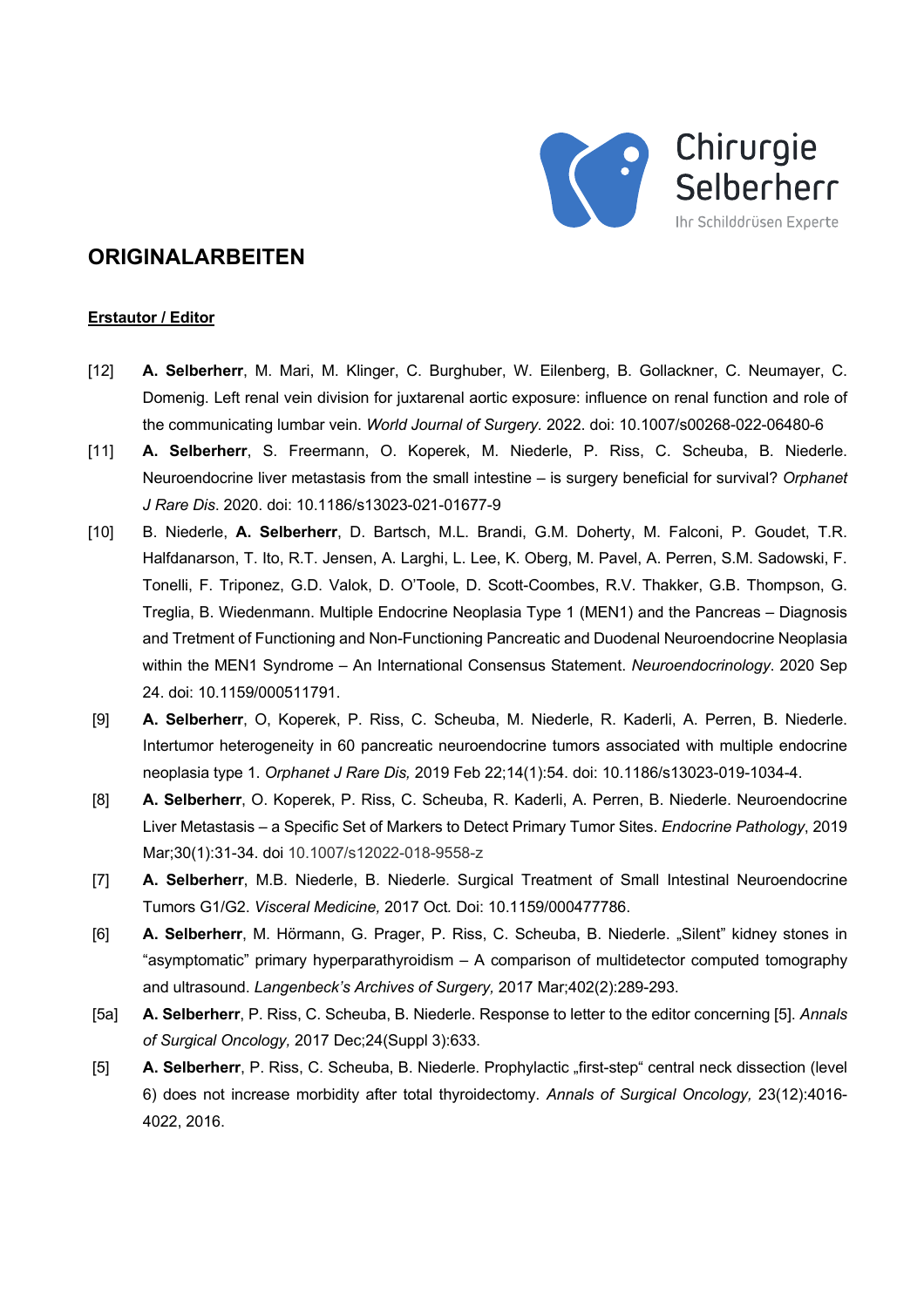- [4] **A. Selberherr**, B. Niederle. Der primäre Hyperparathyreoidismus (in: Nebenschilddrüse und Niere). Universum Innere Medizin, Vol. 3, 2016.
- [3] **A. Selberherr**, B. Niederle. Avoidance and management of hypoparathyroidism after thyroid gland surgery. *Chirurg*, 86(1):13-16. 2015. doi:10.1007/s00104-014-2817-8.
- [2] **A. Selberherr**, C. Scheuba, P. Riss, B. Niederle. Postoperative hypoparathyroidism after thyroidectomy – efficient and cost-effective diagnosis and treatment. *Surgery*, 157(2): 349-353, 2015. doi:10.1016/j.surg.2014.09.007.
- [1] **A. Selberherr**, Y. Devyatko, G. Humpel, P. Lechner, G. Zöch, and T. Wild. Evaluation von Gewebsperfusion mittels laserinduzierter Video-Fluoreszenz-Angiographie bei Patienten mit Durchblutungsstörungen. *Facharzt Dermatologie*, 1:14–17, 2008.

### **Co-Autor**

- [24] J.S. Bhangu, C. Bichler, J. Altmeier, L. Hargitai, **A. Selberherr**, P. Mazal, J. Brugger, C. Scheuba, P. Riss, B. Niederle. Papillary thyroid cancer: the value of bilateral diagnostic lymphadenectomy. *Langenbeck's Archives of Surgery.* 2022. Mar 17. https://doi.org/10.1007/s00423-022-02493-w
- [23] O.A. Shariq, K.E. Lines, K.A. English, B. Jafar-Mohammadi, P. Prentice, R. Casey, B.G. Challis, **A. Selberherr**, H. Boon, T. Cranston, F.J. Ryan, R. Mihai, U. Healy, T. Kurzawinski, M.T. Dattani, I. Bancos, B.M. Dy, M.L. Lyden, W.F. Young, T.J. McKenzie, D. Richards, R.V. Thakker. Multiple endocrine neoplasia type 1 in children and adolescents: Clinical features and treatment outcomes. Surgery. 2021. Jun 25; S0039-6060(21)00453-0. Doi: 10-1016/j.surg.2021.04.041.
- [22] B. Niederle, **A. Selberherr**, M.B. Niederle. How to manage small intestine (jejunal and ileal) neuroendocrine neoplasms presenting with liver metastases? *Current Oncology Reports*. 2021, 23(7):85.
- [21] S. Partelli, J.K. Ramage, S. Massironi, A. Zerbi, H.B. Kim, P. Niccoli, F. Panzuto, L. Landoni, A. Tomazic, T. Ibrahim, G. Kaltsas, E. Bertani, A. Sauvanet, E. Segelov, M. Caplin, J. Coppa, T. Armstrong, M.O. Weickert, G. Butturini, S. Staettner, F. Boesch, M. Cives, C.A. Moulton, J. He, **A. Selberherr**, O. Twito, A. Castaldi, C.G. De Angelis, S. Gaujoux, H. Almeamar, A. Frilling, E. Vigia, C. Wilson, F. Muffatti, R. Srirajaskanthan, P. Invernizzi, A. Lania, W. Kwon, J. Ewald, M. Rinzivillo, C. Nessi, L.M. Smit, A. Gardini, M. Tsoli, E.E. Picardi, E. Hentic, D. Croagh, C. Toumpanakis, D. Citterio, E. Ramsey, B. Mosterman, P. Regi, S. Gasteiger, R.E. Rossi, V. Smiroldo, J.-Y. Jang, M. Falconi. Management of Asymptomatic Sporadic Nonfunctioning Pancreatic Neuroendocrine Neoplasms (ASPEN) ≤2 cm: Study Protocol for a Prospective Observational Study. *Frontiers in Medicine*. doi: 10.3389/fmed.2020.598438
- [20] M.B. Niederle, P. Riss, **A. Selberherr**, O. Koperek, K. Kaserer, B. Niederle, C. Scheuba. Omission of lateral lymph node dissection in medullary thyroid cancer without a desmoplastic stromal reaction. *British Journal of Surgery*. 2021, 108(2):174-181 doi: 10.1093/bjs/znaa047
- [19] M.B. Niederle, C. Scheuba, P. Riss, **A. Selberherr**, O. Koperek, B. Niederle. Early diagnosis of medullary thyroid cancer: Are calcitonin stimulation tests still indicated in the era of highly sensitive calcitonin immunoassays? *Thyroid*, 2020, 30(7):974-984. doi: 10.1089/thy.2019.0785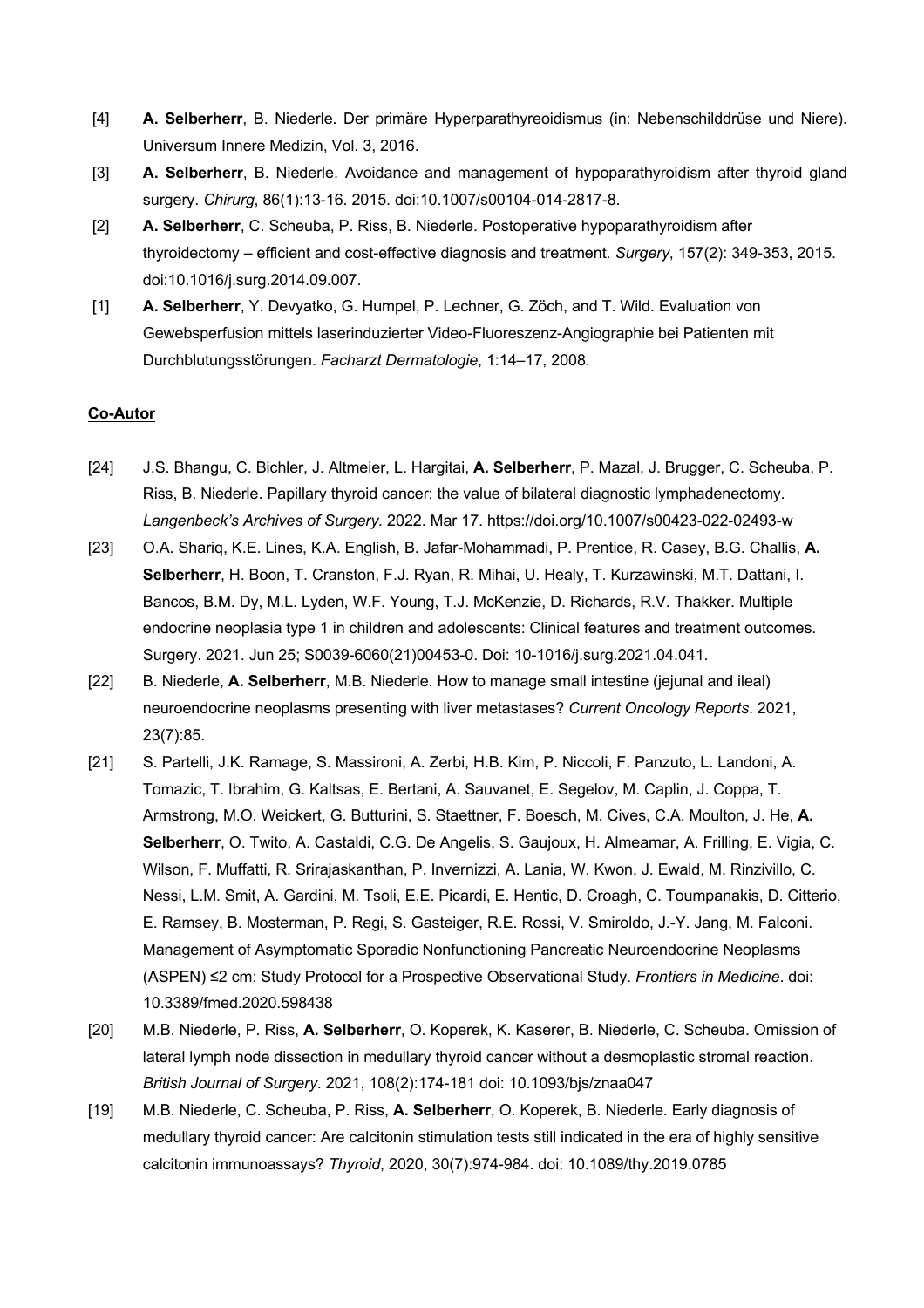- [18] M.B. Niederle, U. Foeger-Samwald, P. Riss, **A. Selberherr**, C. Scheuba, P. Pietschmann, B. Niederle, K. Kerschan-Schindl. Effectiveness of anti-osteoporotic treatment after successful parathyroidectomy for primary hyperparathyroidism: a randomized, double-blind, placebo-controlled trial. *Langenbeck's Archives of Surgery*, 2019, 404(6):681-691. doi: 10.1007/s00423-019-01815-9.
- [17] J. Bhangu, **A. Selberherr**, L. Brammen, C. Scheuba, P. Riss. Efficacy of calcium excretion and calcium/creatinine clearance ratio in the differential diagnosis of familial hypocalciuric hypercalcemia and primary hyperparathyroidism. *Head Neck.* 2019 May; 41(5):1372-1378.
- [16] T. Burgstaller, **A. Selberherr**, L. Brammen, C. Scheuba, K. Kaczirek, P. Riss. How radical is total parathyroidectomy in patients with renal hyperparathyroidism? *Langenbeck's Archives of Surgery,* 2018 Dec;403(8):1007-1013. doi: 10.1007/s00423-018-1739-1
- [15] P. Riss, D. Dunkler, **A. Selberherr**, L. Brammen, J. Heidtmann, C. Scheuba. Evaluating a shortened interpretation criterion for intraoperative parathyroid hormone monitoring in patients with primary hyperparathyroidism: A 5-minutes criterion in primary hyperparathyroidism and intraoperative algorithm. *Head Neck*, 2018 Dec;40(12):2664-2669. doi: 10-1002/hed.25453
- [14] M.B. Niederle, C. Scheuba, A. Gessl, S. Li, O. Koperek, C. Bieglmayer, P. Riss, **A. Selberherr**, B. Niederle. Calcium-stimulated calcitonin – The "new standard" in the diagnosis of thyroid C-cell disease – clinically relevant gender-specific cut-off levels for an "old test". *Biochem Med (Zagreb)*, 28(3):030710, 2018.
- [13] L. Brammen, M.B. Niederle, P. Riss, C. Scheuba, **A. Selberherr**, G. Karanikas, G. Bodner, O. Koperek, B. Niederle. Medullary Thyroid Carcinoma: Do Ultrasonography and F-DOPA-PET-CT Influence the Initial Surgical Strategy? *Annals of Surgical Oncology,* 25(13):3919-3927, 2018.
- [12] P. Riss, A. Geroldinger, A. Selberherr, L. Brammen, J. Heidtmann, C. Scheuba. Applicability of a shortened interpretation model for intraoperative parathyroid hormone monitoring in patients with primary hyperparathyroidism in an endemic goiter region. *Eur Surg*, 50(5):228-231, 2018.
- [11] L. Brammen, P. Riss, J. Lukas, A. Gessl, D. Dunkler, S. Li, A. Leisser, S. Rezar-Dreindl, K. Eibenberger, **A. Selberherr**, C. Scheuba, A. Papp. Total thyroidectomy (Tx) versus thionamides (antithyroid drugs) in patients with moderato-to-severe Graves' ophthalmopathy – a 1-year follow-up: study protocol for a randomized controlled trial. *Trials*, 2018.
- [10] B. Kiesewetter, H. Duan, W. Lamm, A. Haug, P. Riss, **A. Selberherr**, C. Scheuba, M. Raderer. Oral Ondansetron Offers Effective Antidiarrheal Activity for Carcinoid Syndrome Refractory to Somatostatin Analogs. *Oncologist*, 2019, 24(2):255-258.
- [9] R. Kaderli, P. Riss, A. Geroldinger, **A. Selberherr**, C. Scheuba, B. Niederle. Primary hyperparathyroidism: Dynamic postoperative metabolic changes. *Clin Endocrinol (Oxf)*, 2018, 88(1):129-138.
- [8] R. Kaderli, P. Riss, D. Dunkler, P. Pietschmann, **A. Selberherr**, C. Scheuba, B. Niederle. The impact of vitamin D status on hungry bone syndrome after surgery for primary hyperparathyroidism. *Eur J Endocrinol*, 2018, 178(1):1-9.
- [7] R. Kaderli, P. Riss, A. Geroldinger, **A. Selberherr**, C. Scheuba, B. Niederle. Factors influencing preoperative urinary calcium excretion in primary hyperparathyroidism. *Clin Endocrinol (Oxf)*, 2017, 87(1):97-102.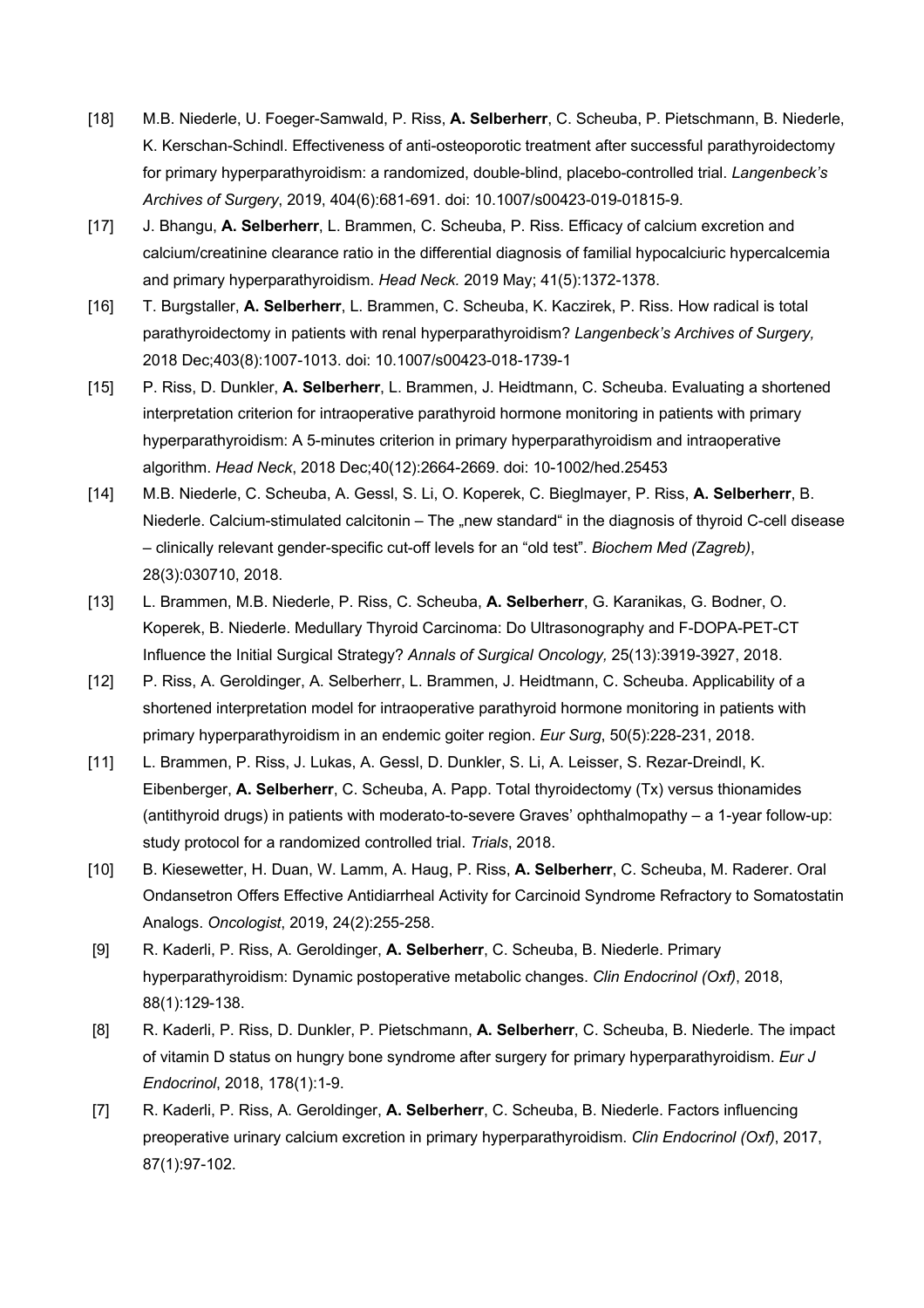- [6] T. Runge, R. Inglin, P. Riss, **A. Selberherr**, R. Kaderli, D. Candinas, C. Seiler. The advantages of extended subplatysmal dissection in thyroid surgery – the "mobile window" technique. *Langenbeck's Archives of Surgery,* 2017 Mar;402(2):257-263.
- [5] P. Riss, M. Kammer, **A. Selberherr**, C. Bichler, R. Kaderli, C. Scheuba, B. Niederle. The influence of thiazide intake on calcium and parathyroid hormone levels in patients with primary hyperparathyroidism. Clin Endocrinol (Oxf), 2016, 85(2):196-201.
- [4] P. Riss, M. Kammer, **A. Selberherr**, C. Scheuba, B. Niederle. Morbidity Associated with concomitant Thyroid Surgery in Patients with Primary Hyperparathyroidism. *Ann Surg Oncol*, 2015, Aug;22(8):2707-13.
- [3] D. Riss, J.S. Hamzavi, **A. Selberherr**, A. Kaider, M. Blineder, V. Starlinger, W. Gstoettner, and C. Arnoldner. Envelope versus fine structure speech coding strategy: a crossover study. *Otol Neurotol,* 32(7):1094-101, 2011.
- [2] T. Wild, P. Zoellner, H. Kapp, H. Smola, R. Maurer, M. Prinz, S. Akar, **A. Selberherr**, G. Humpel, J. Heilinger, and P. Lechner. Clinical Evaluation of the Silver Containing Ointment Dressing Atrauman Ag by the Means of the Digital Wound Analyzing Tool W.H.A.T. [Evaluierung der Klinischen Wirksamkeit der silberhaltigen Salbenkompresse Atrauman Ag bei der Behandlung Chronischer Wunden durch das Analyse- und Dokumentationssystem W.H.A.T.]. *Zeitschrift für Wundheilung*, 12(6):348–353, 2007.
- [1] S. Stremitzer, T. Wild, N. Fortner, H. Teufelsbauer, **A. Selberherr**, L. Luebke, and I. Huk. Successful Treatment of Therapy Refractory Lymph Fistulas in the Groin with VAC-Therapy after Vascular Surgical Operations. *European Wound Management Association (EWMA) Journal*, 6(2):48, 2006.

#### **Kongressbeiträge**

- [30] O.A. Shariq, K.E. Lines, I. Rioja, K. English, **A. Selberherr**, R. Prinja, D. Richards, R. Thakker. Epigenetic targeting of bromodomain and extra-terminal domain proteins as a novel therapy for pancreatic neuroendocrine tumors. AAES 2021
- [29] **A. Selberherr**. Durchtrennung der linken Nierenvene zur Exposition der pararenalen Aorta: Einfluss auf die postoperative Nierenfunktion. 5. Österreichisches Symposium für Perioperative Medizin. 29.- 30. Oktober 2021, Wien, Österreich.
- [28] **A. Selberherr**, K.E. Lines, S. Gronzinsky-Glasberg, C. Bountra, R.V. Thakker. Epigenetic inhibitor treatment reduces proliferation via induction of apoptosis in a human typical bronchial carcinoid cell lines. SfE BES 19.-21. November 2018, Glasgow, UK. DOI: 10.1530/endoabs.59.P117
- [27] M.B. Niederle, U. Foeger-Samwald, P. Riss, **A. Selberherr**, C. Scheuba, P. Pietschmann, B. Niederle, K. Kerschan-Schindl. Effectiveness of anti-osteoporotic treatment after parathyroidectomy for primary hyperparathyroidism: A randomized, double-blind, placebo-controlled trial. Austrian Bone Conference - ABC 2018, 23.-24. November 2018, Wien, Österreich.
- [26] J. Banghu, S. Baumgartner-Parzer, **A. Selberherr**, L. Brammen, A. Gessl, C. Scheuba, P. Riss. Patients with PHPT and FHH – surgical failure or coincidence? 8<sup>th</sup> Biennial Congress of the European Society of Endocrine Surgeons (ESES), 24-26 Mai 2018, Amsterdam, Niederlande.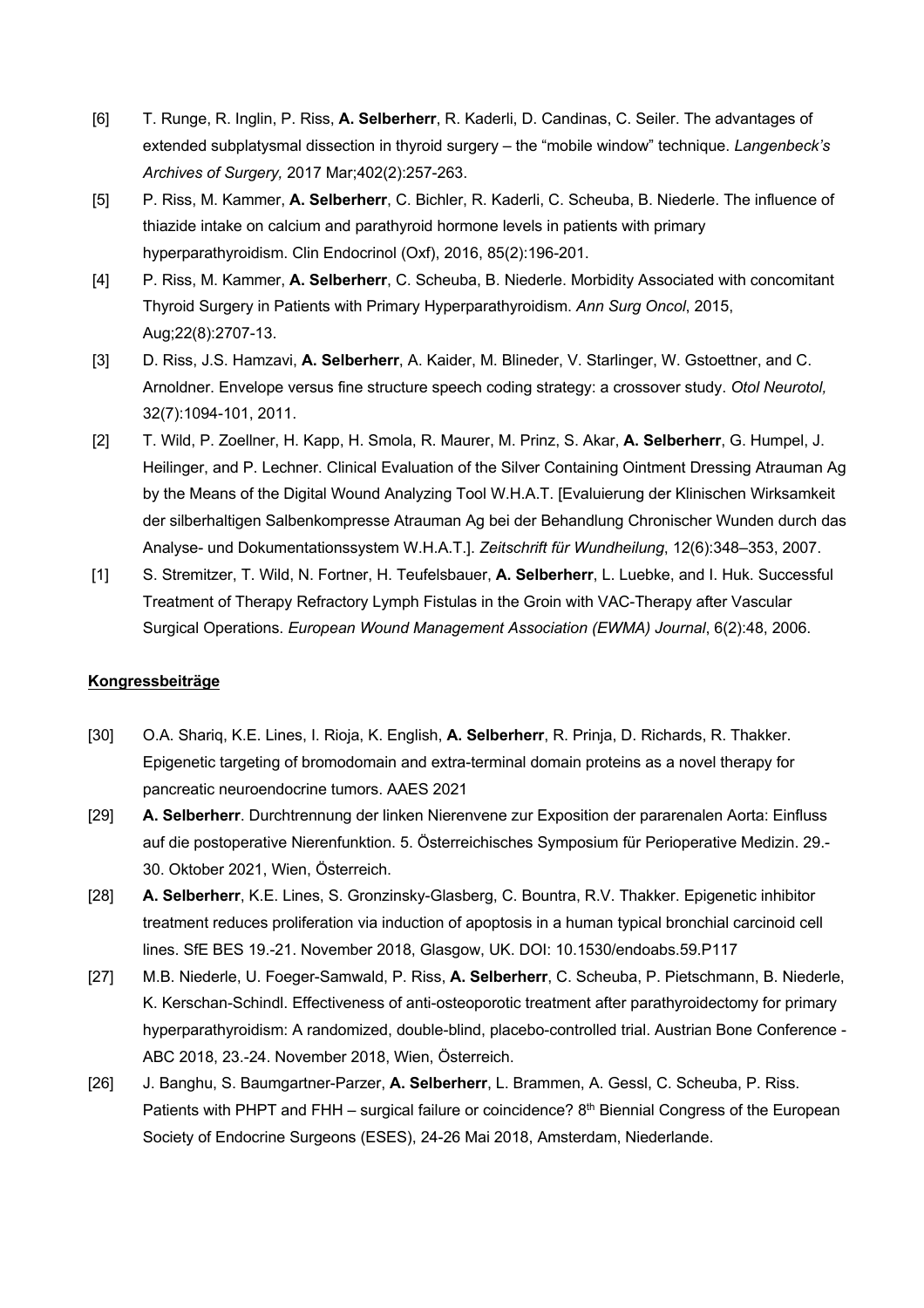- [25] **A. Selberherr**, V. Stokes, R.V. Thakker. Multiple endocrine neoplasia type 1: Can we talk about dayto-day "routine" patients? Society for Endocrinology Clinical Update 2018, 16-18 April 2018, Birmingham, UK.
- [24] **A. Selberherr**. MEN1-4? Surgical training day at JRH, 13. April 2018, Oxford, UK.
- [23] S. Freermann, **A. Selberherr**, P. Korn, L. Brammen, C. Scheuba, P. Riss. 3. Annual Conference of ANETS, 6. April 2018, Linz, Austria. Best case-report poster (Second Prize).
- [22] P. Korn, **A. Selberherr**, S. Freermann, L. Brammen, C. Scheuba, P. Riss. 3. Annual Conference of ANETS, 6. April 2018, Linz, Austria. Best case-report poster (First Prize).
- [21] **A. Selberherr**. Treating a patient with multiple cancers the endocrine surgeon's perspective. Surgical Grand Round, 2. March 2018, John Radcliffe Hospital, Oxford, UK.
- [20] R. Kaderli, P. Riss, **A. Selberherr**, C. Scheuba, B. Niederle. Temporary hypoparathyroidism after surgery for primary hyperparathyroidism: Validity of early postoperative parathyroid hormone and calcium levels. 104<sup>th</sup> Annual Congress of the Swiss Society of Surgery, 31. Mai - 2. Juni 2017, Bern, Schweiz. BJS 2017; 104(S4):12.
- [19] R. Kaderli, P. Riss, **A. Selberherr**, C. Scheuba, B. Niederle. Risk factors for hungry bone syndrome after surgery for primary hyperparathyroidism. 104<sup>th</sup> Annual Congress of the Swiss Society of Surgery, 31. Mai – 2. Juni 2017, Bern, Schweiz. BJS 2017; 104(S4):11.
- [18] **A. Selberherr**, B. Niederle. Fallpräsentationen. *10. Postgradualer Kurs der CAEK: Effiziente präoperative Diagnostik und Nachsorge in der Chirurgischen Endokrinologie.* 16.-18. März 2017 Leogang.
- [17] P. Riss, **A. Selberherr**, C. Scheuba, B. Niederle. Influence of medical treatment with thiazides on intraoperative PTH-decay. *Joint meeting of the CAEK and BAETS.* 10.-12. November 2016 Berlin.
- *[] L. Brammen, C. Scheuba, P. Riss, A. Selberherr, C. Bichler, G. Karanikas, O. Koperek, B. Niederle. Diagnostic imaging in medullary thyroid cancer – the value of F-DOPA PET-CT and ultrasound for planning the extent of surgery. 7th Biennial ESES Congress. 19.-21. Mai 2016 Istanbul. CONFERENCE CANCELLED*
- *[] P. Riss, R. Kefurt, A. Selberherr, C. Bilchler, L. Brammen, C.Scheuba, B. Niederle. Is medical treatment of "mild" hyperparathyroidism cost-effective? 7th Biennial ESES Congress. 19.-21. Mai 2016 Istanbul. CONFERENCE CANCELLED*
- [16] S. Strobl, P. Riss, A. Selberherr, C. Bichler, C. Scheuba, B. Niederle. "Unklare" (follikuläre) Schilddrüsenknoten: Ist eine vereinfachte zytologische Klassifikation von Bedeutung für die Planung der Lymphknotendissektion? *33. Arbeitstagung der Chirurgischen Arbeitsgemeinschaft Endokrinologie (CAEK).* 20.-22. November 2014 Basel.
- [15] **A. Selberherr**, P. Riss, C Scheuba, B. Niederle. Hauptvortrag: Aktuelle Aspekte zur Diagnose, Therapie und Nachsorge von Schilddrüsenerkrankungen. *Intensivfortbildung Schilddrüsenchirurgie.* 13.-14. November 2014 Wien.
- [14] **A. Selberherr**, O. Koperek, P. Riss, C. Scheuba, B. Niederle. The grading of pNENs in MEN1- Syndrome: Consequences for tumor progression and surgical strategy. Wiener Klinische Wochenschrift – The Central European Journal of Medicine, 126. Jahrgang 2014, Supplement *14th*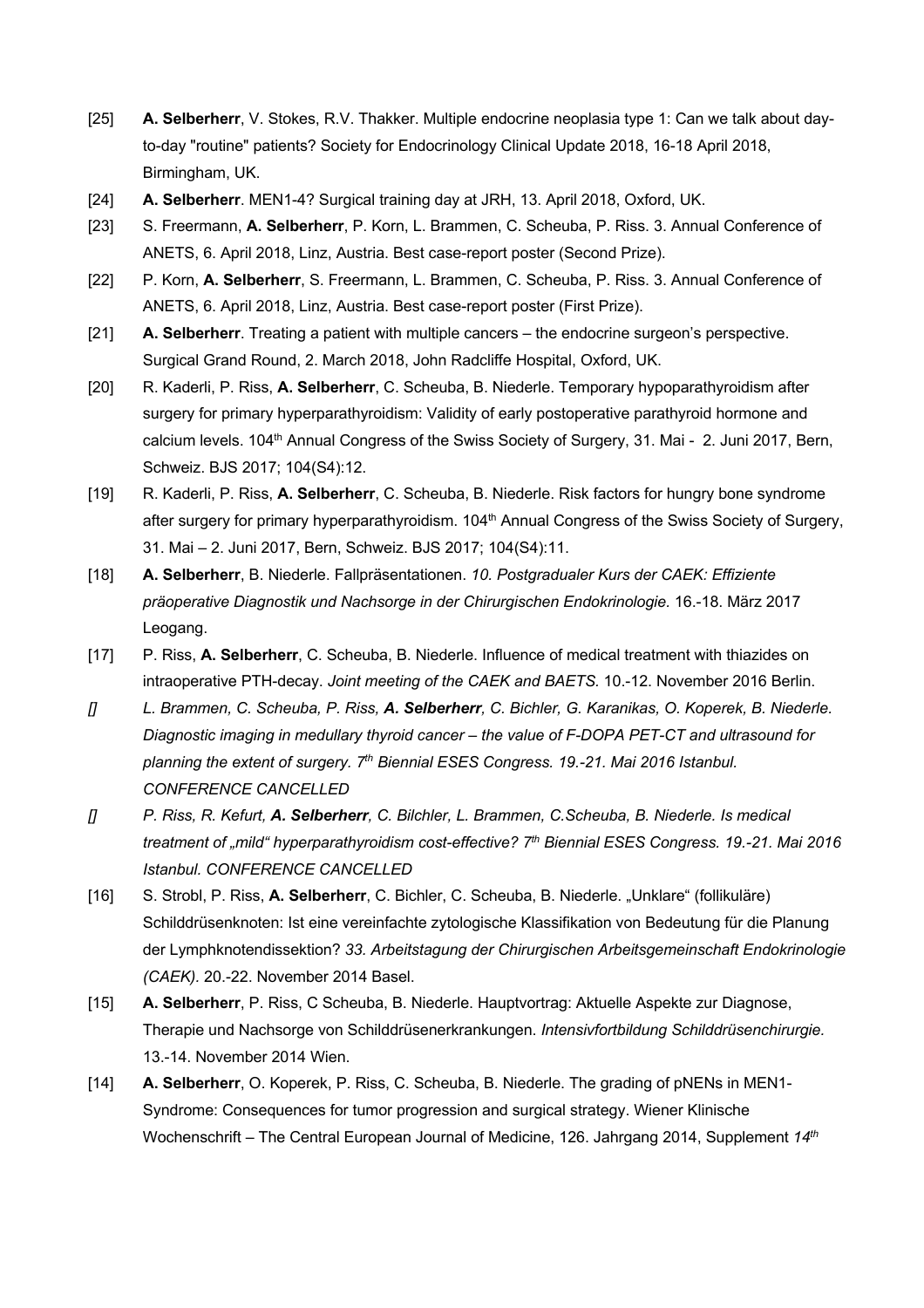*International Workshop on Multiple Endocrine Neoplasia and other rare endocrine tumors.* 25.-27. September 2014 Wien. Issue DOI 10.1007/s00508-014-0578-5. Springer-Verlag Wien 2014.

- [13] P. Riss, R. Brunnegger, **A. Selberherr**, C. Scheuba, B. Niederle. Einfluss der Kalziumausscheidung auf Diagnose und Therapie des primären Hyperparathyreoidismus. 55<sup>th</sup> Annual Meeting of the Austrian Society of Surgery. 25.-27. Juni 2014 Graz. Eur. Surg (2014) 46 (Suppl 2):S91. doi: 10.1007/s10353-014-0261-0
- [12] **A. Selberherr**, C. Scheuba, P. Riss, B. Niederle. Subtotal parathyroidectomy in MEN1 patients: Can iPTH monitoring predict long-term function? 6<sup>th</sup> Biennial ESES Congress. 15.-17. Mai 2014 Cardiff.
- [11] **A. Selberherr**, P. Riss, C Scheuba, B. Niederle. Hauptvortrag: Aktuelle Aspekte zur Diagnose, Therapie und Nachsorge von Schilddrüsenerkrankungen. *Intensivfortbildung Schilddrüsenchirurgie.* 13.-14. März 2014 Wien.
- [10] **A. Selberherr**, B. Niederle. Subtotale Parathyreoidektomie bei MEN1: Voraussage der postoperativen Nebenschilddrüsenfunktion durch das intraoperative iPTH. *32. Jahrestagung der Chirurgischen Arbeitsgemeinschaft Endokrinologie (CAEK)*.7.-9. November 2013 Wuppertal. Langenbecks Arch Surg. 2013 Oct; 398(7):1016. doi: 10.1007/s00423-013-1109-y
- [9] **A. Selberherr**, O. Koperek, and B. Niederle. The grading of pNENs in MEN1-Syndrome: Co, sequences for tumor progression and surgical strategy.  $10<sup>th</sup>$  *Annual ENETS Conference.* 6.-8. März 2013 Barcelona. Seite 189.
- [8] **A. Selberherr**, B. Niederle. Der interessante Fall. *8. Postgradualer Kurs der chirurgischen Arbeitsgemeinschaft für Endokrinologie.* 1.-2. März 2013 Salzburg.
- [7] **A. Selberherr**, R. Asari, C. Scheuba, and B. Niederle. Postoperative hypoparathyroidism after thyroidectomy – efficient and economic diagnosis. *31. Jahrestagung der Chirurgischen Arbeitsgemeinschaft Endokrinologie (CAEK)* gemeinsam mit der *42. Jahrestagung der Sektion Schilddrüse der Deutschen Gesellschaft für Endokrinologie (DGE)*. 15.- 17. November 2012 Regensburg. Langenbecks Arch Surg. 2012 Oct; 397(7):1184-1185. doi: 10.1007/s00423-012-0996-7.
- [6] **A. Selberherr**, B. Niederle. Fallpräsentationen. *29. Jahrestagung der ACO-ASSO. NET: Neuroendokrine Tumore.* 4.-6. Oktober 2012 St. Wolfgang, Österreich.
- [5] **A. Selberherr**, R. Asari, C. Scheuba and B. Niederle. Postoperativer Hypoparathyreoidismus nach Thyreoidektomie – effiziente und ökonomische Diagnose. *53. Österreichischer Chirurgenkongress.* 7.- 9. Juni 2012 Salzburg. Eur Surg. 2012; 44; Suppl.245:105.
- [4] **A. Selberherr**, O. Koperek and B. Niederle. The grading of pNENs in MEN1-Syndrome: Consequences for tumor progression and surgical strategy. *5th Biennial ESES Congress.* 24.-26. Mai 2012 Göteburg.
- [3] T. Wild, S. Stremitzer, **A. Selberherr**, A. Döttling, G. Humpel, and P. Lechner. Collagen Dressing (Suprasorb C) induces Epithelisation in Chronig Leg Ulcers. In: *European Wound Management Association (EWMA) Conference.* 18.-20. Mai 2006 Prag, Seite 264.
- [2] S. Stremitzer, T. Wild, N. Fortner, H. Teufelsbauer, **A. Selberherr**, L. Luebke, and I. Huk. Successful Treatment of Therapy Refractory Lymph Fistulas in the Groin with VAC-Therapy after Vascular